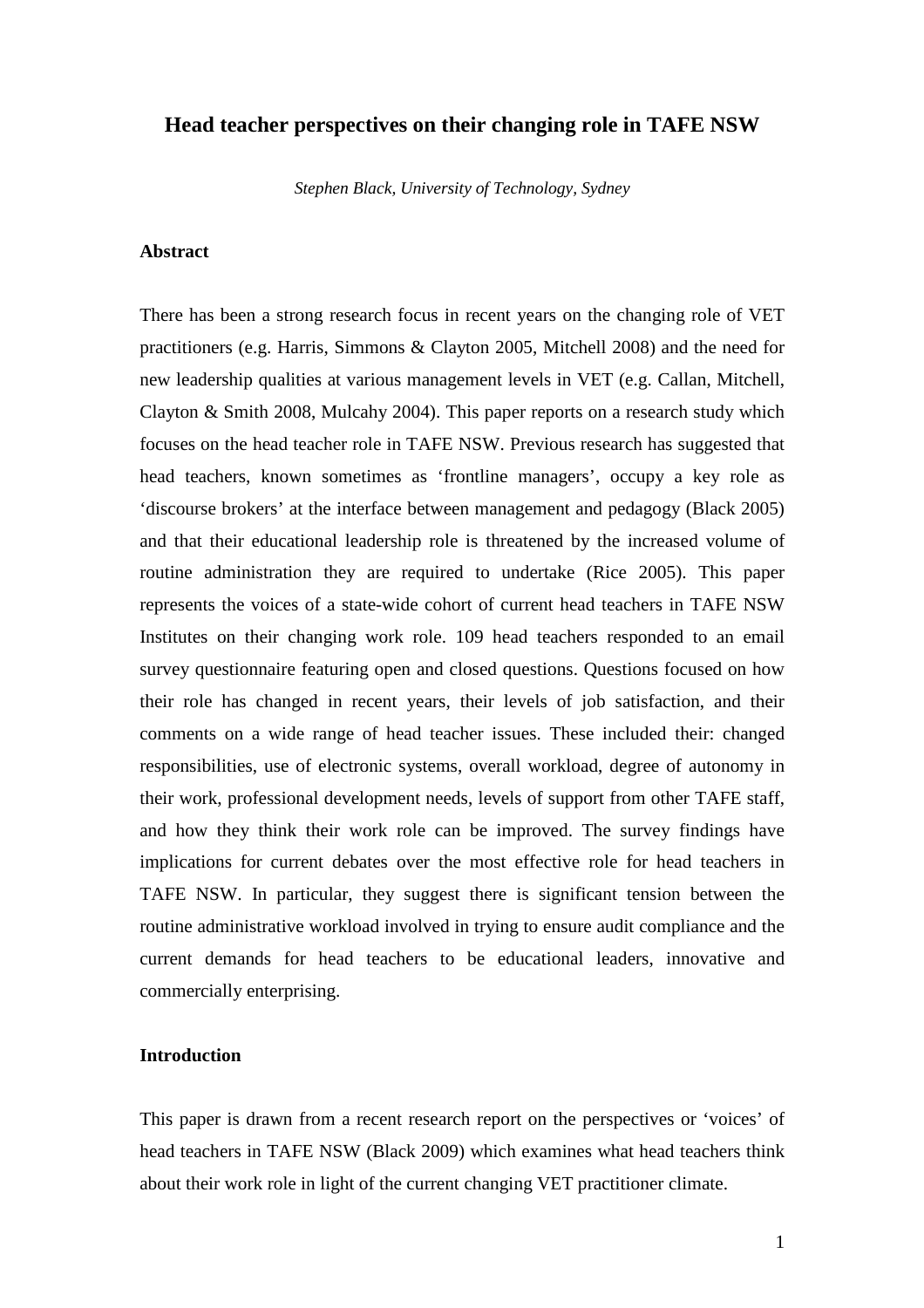TAFE NSW is the country's largest VET organisation and almost every teaching section in the many TAFE colleges spread across the state has a head teacher. Head teachers 'manage' all aspects of the human, financial and physical resources of their sections, and they also 'teach' in their sections; 9 hours or 13 hours a week, depending on their head teacher status (i.e. band 1 or band 2). While some researchers refer to head teachers as 'frontline managers' (e.g. Mulcahy 2004, NCVER 2004), they are nevertheless classified within TAFE NSW as part of the teaching service with working conditions commensurate with full time teaching. At the outset of this paper it should be stated that the author himself has been a substantive head teacher in TAFE NSW for the past 16 years.

Head teachers are significant largely because they occupy a key role located at the interface of management and teaching. Previous research has referred to them as 'discourse brokers', due to their dual role operating within the discourses of both management and teaching in TAFE (Black 2005). The many full and part time teachers in TAFE NSW are likely to gain knowledge about what's happening in TAFE or be directly influenced in their engagement within TAFE by the head teacher of their section. To some extent, therefore, head teachers are a 'filter' for teachers, informing them of what they essentially need to know about the TAFE 'system'. Senior and middle management in TAFE NSW have little direct communication with teachers, except via the head teacher. As Mulcahy (2004, p.195) points out in a study of managers in VET, whereas senior managers connect policy to strategy, frontline managers (i.e. head teachers) connect strategy to staff.

Head teachers are necessarily expected to be educational leaders in their field and they are selected for the position at least partly based on their educational leadership qualities. The great majority of head teachers are former TAFE teachers, often having taught in the TAFE system for many years.

Mulcahy (2003, p.57) suggests frontline management is "where the rubber hits the road, as far as doing business is concerned". The head teacher role is complex, and the various elements of the role can be seen to follow Mulcahy's (2003, pp.7-8) classification for frontline managers, that is, the six broad leadership and management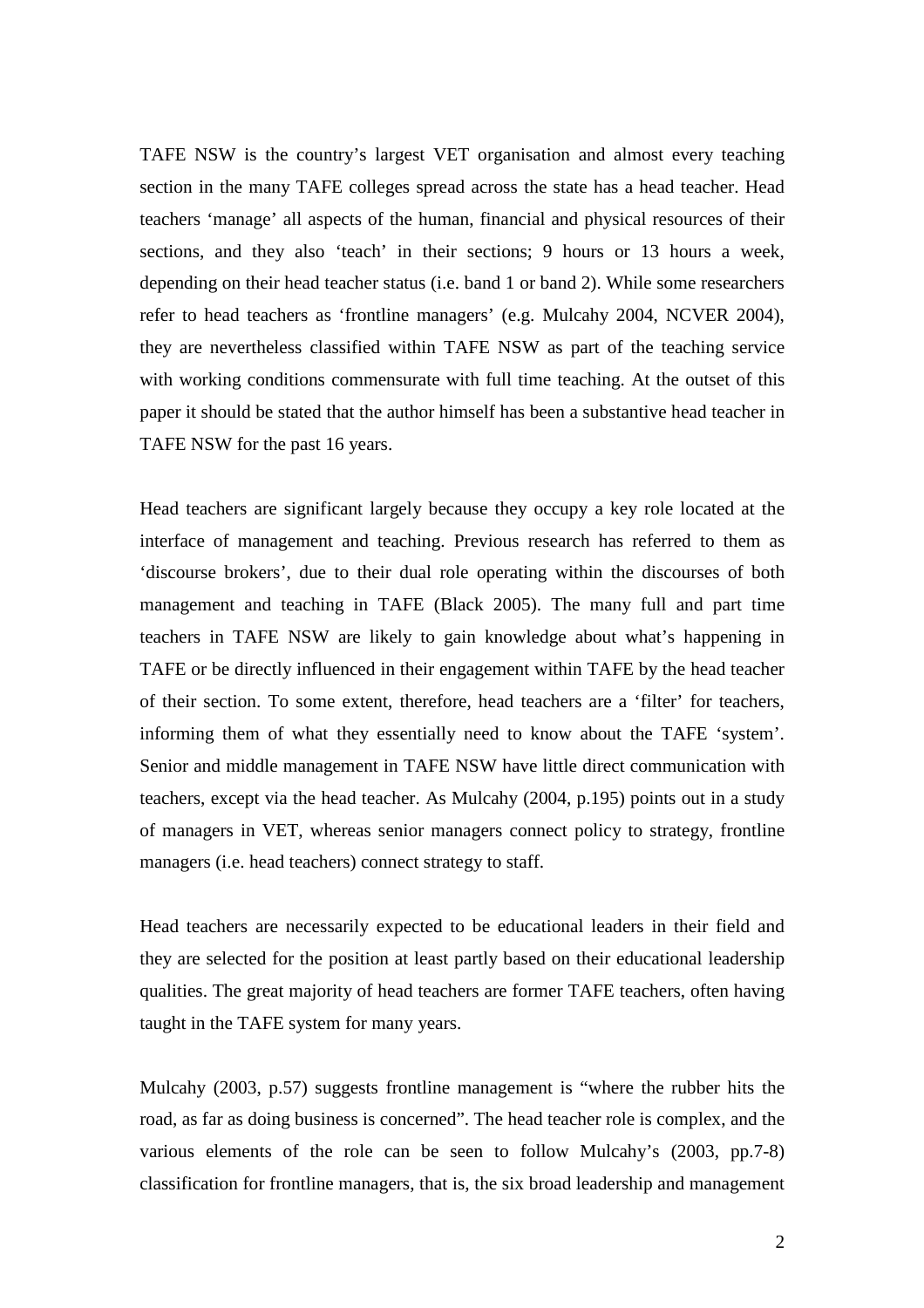roles of: financial management, administration and operational management, strategic management, people-centred management, consulting, and educational leadership.

To date, research on the role of head teachers is quite limited. Black (2005), in one TAFE NSW Institute, indicated that for some head teachers there is a degree of resistance to elements of the new management discourse. Importantly for this paper, Rice (2005), also focusing on one TAFE NSW Institute, indicated that the educational leadership role of head teachers is being restricted because head teachers are preoccupied instead with routine administration. More recent research provides further indications that the educational leadership role of head teachers is reduced in effectiveness due to workload and other issues such as lack of support and training (Adams & Gamage 2008).

## **The changing role of the VET practitioner**

While on the one hand there is some evidence of head teachers struggling to maintain their educational leadership role due to the pressures of administrative work or other workload issues, on the other hand, there are increased expectations that head teachers, as educational leaders, will take on new identities as the result of new pressures for change. For more than a decade, the whole VET environment has been and remains in the process of unparalleled change as the competitive forces of globalisation take effect. This includes, for example, industry taking a lead role in defining skills standards through training packages, the establishment of quality standards (Australian Quality Training Framework), the introduction of new technologies, and the increase in contestable funding (NCVER 2004, p.2). Overall, there has been a marked shift as public VET providers such as TAFE are being oriented away from 'education and training' towards 'business and service' (ibid). Described another way, VET can be seen to be shifting from being supply-driven to demand-driven (Mitchell 2008, p.3).

How changes to the VET environment have affected teachers' or practitioners' work (and hence head teachers' work) is well documented. Harris, Simons and Clayton (2005) for example, surveyed a range of VET practitioners who in turn identified a number of key changes in their work including: training packages, competition,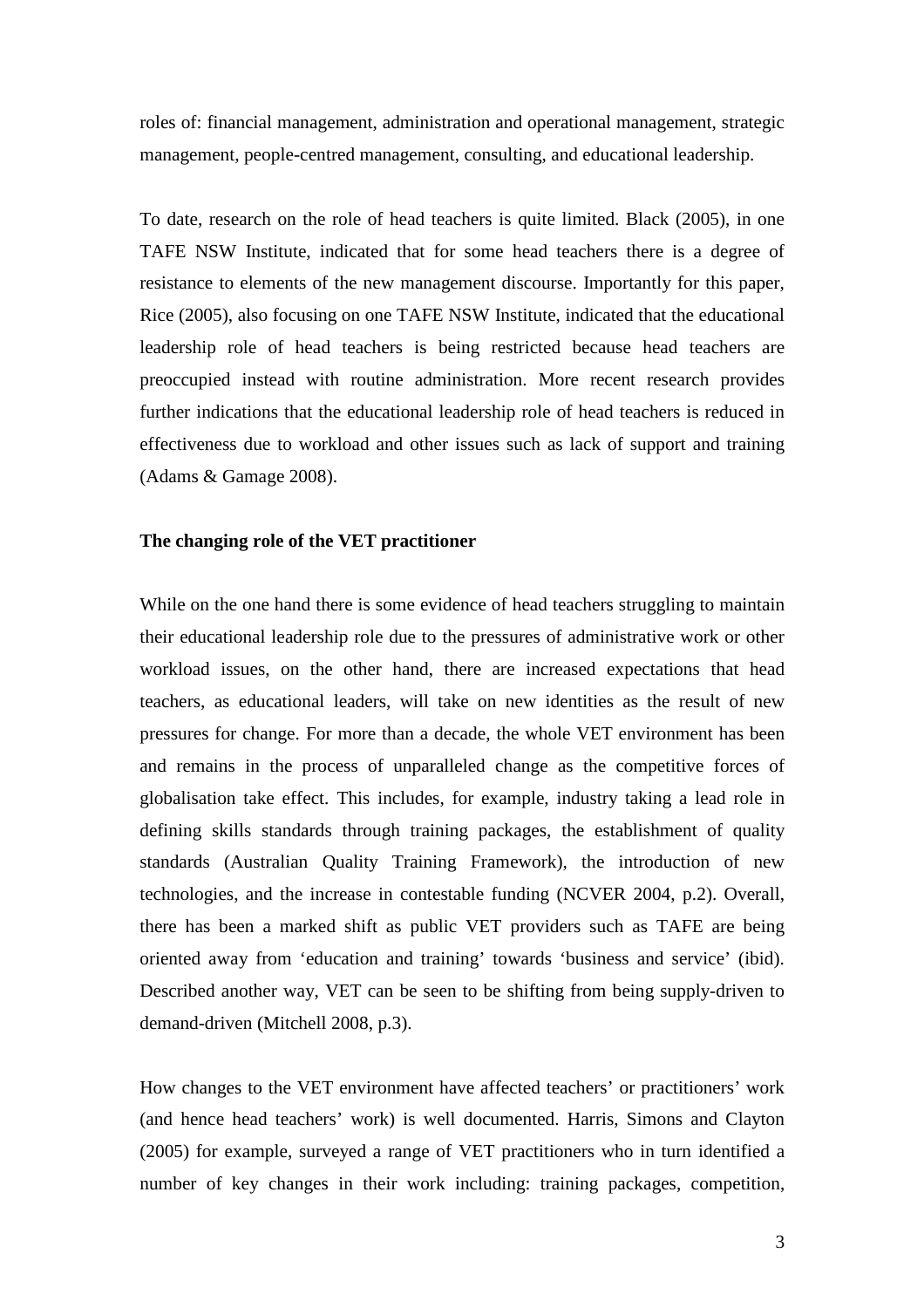funding changes, technology, competency-based training and flexible delivery. These changes have required shifts in practitioners' habits, beliefs, values, skills and knowledge, though interestingly, Chappell and Johnston (2003) in earlier research found that many VET practitioners retained their strong educational identities in the face of these changes.

In the current VET environment there are strong calls for new VET practitioner identities. The challenge, according to the TAFE NSW executive, is to change the services offered by TAFE NSW and develop: different ways of working with industry and communities, a more entrepreneurial culture, and more flexible ways of delivering services (TAFE NSW 2007). According to researchers such as Mitchell (2008, p.4), what is required is a new 'advanced VET practitioner' who will have attributes that represent, "a new hybrid mix of educational and business thinking". This new practitioner, "looks outwards at market needs and seeks to meet those needs" (ibid), and the sorts of attributes required for this work include a new emphasis on creativity, team work, workplace learning including informal learning, and innovation (Mitchell 2007, p.3). In relation to management in VET, some researchers refer to the need for a 'transformational' style of management leadership which they claim has been embraced by VET providers (Callan, Mitchell, Clayton and Smith 2008, Mulcahy 2003). Clearly, these changes have implications for the educational leadership required of head teachers in TAFE NSW.

On the basis of the current literature therefore, the vision for public VET providers is fairly clear and TAFE NSW would claim with their recent Workforce Development Guarantee that they are moving to enact this vision (TAFE NSW 2008). Others would claim that to date recognition and support in TAFE for practitioners and their professional development has been insufficient (Kell 2006, Simon 2007). Certainly, it would appear to be time to re-consider the role of head teachers in TAFE NSW and currently a combined departmental/union review is being undertaken. The research described in this paper aims to present the views of a large number of head teachers in TAFE NSW on their role which may provide some useful perspectives for consideration in the review.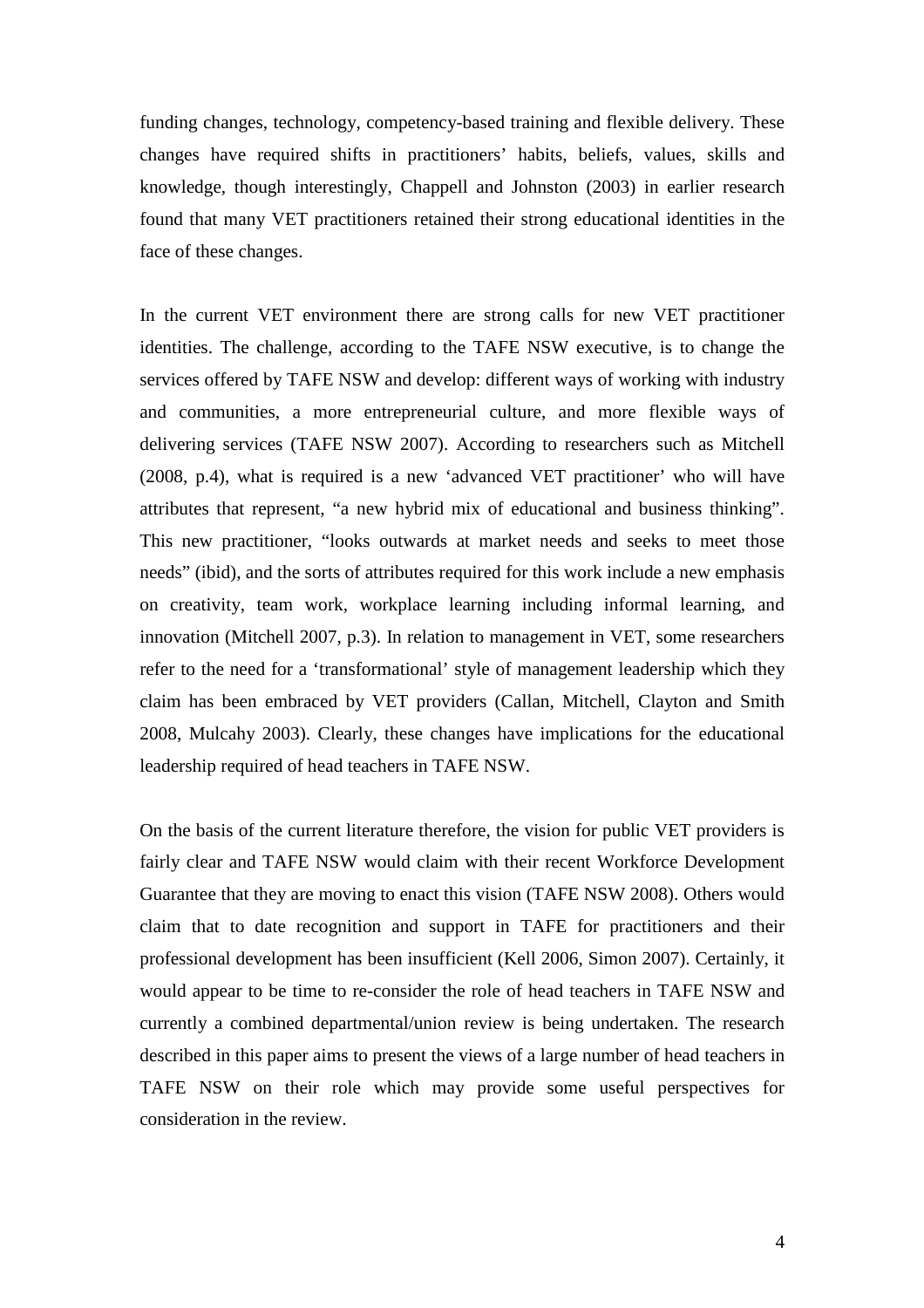## **Research method**

A survey questionnaire was designed involving both closed and open questions. Closed questions focused mainly on demographic data (e.g. age, subject area, length of service as head teacher) and two Likert items on levels of satisfaction with their work and the extent of change experienced in the job. Most questions were openended and they encouraged head teachers to comment on issues such as their use of electronic systems, workload, degree of autonomy, areas of work neglected, support from other staff, professional development and future plans in TAFE. They were also asked to comment on how they thought their job could be made more effective. There were no limits placed on their responses; head teachers could write as little or as much they wished.

The questionnaires were emailed to a very wide range of head teachers in all subject areas in all TAFE NSW Institutes. Head teachers were assured of confidentiality and they could either respond by email or mail their completed questionnaires back to the researcher.

The survey questionnaires were distributed in early September 2008 and responses were collated and analysed from mid October 2008.

## **Findings and discussion**

#### *Head teacher profiles*

109 head teachers returned questionnaires from around the state. This is a substantial number of head teachers and the demographic details they provide are to a large extent indicative of the profile of head teachers in TAFE NSW generally. There were respondents from every TAFE Institute in the state, though most were from the larger Institutes such as Sydney and Illawarra. The teaching sections represented by the head teachers covered the full range of vocational areas and subjects in TAFE.

There were slightly more female respondents than male (i.e. 54% compared to 46%) and those in the 50-59 year age group predominated (64%), followed by 40-49 years (25%), 60 years plus (8%) and then 30-39 years (3%). The average period for holding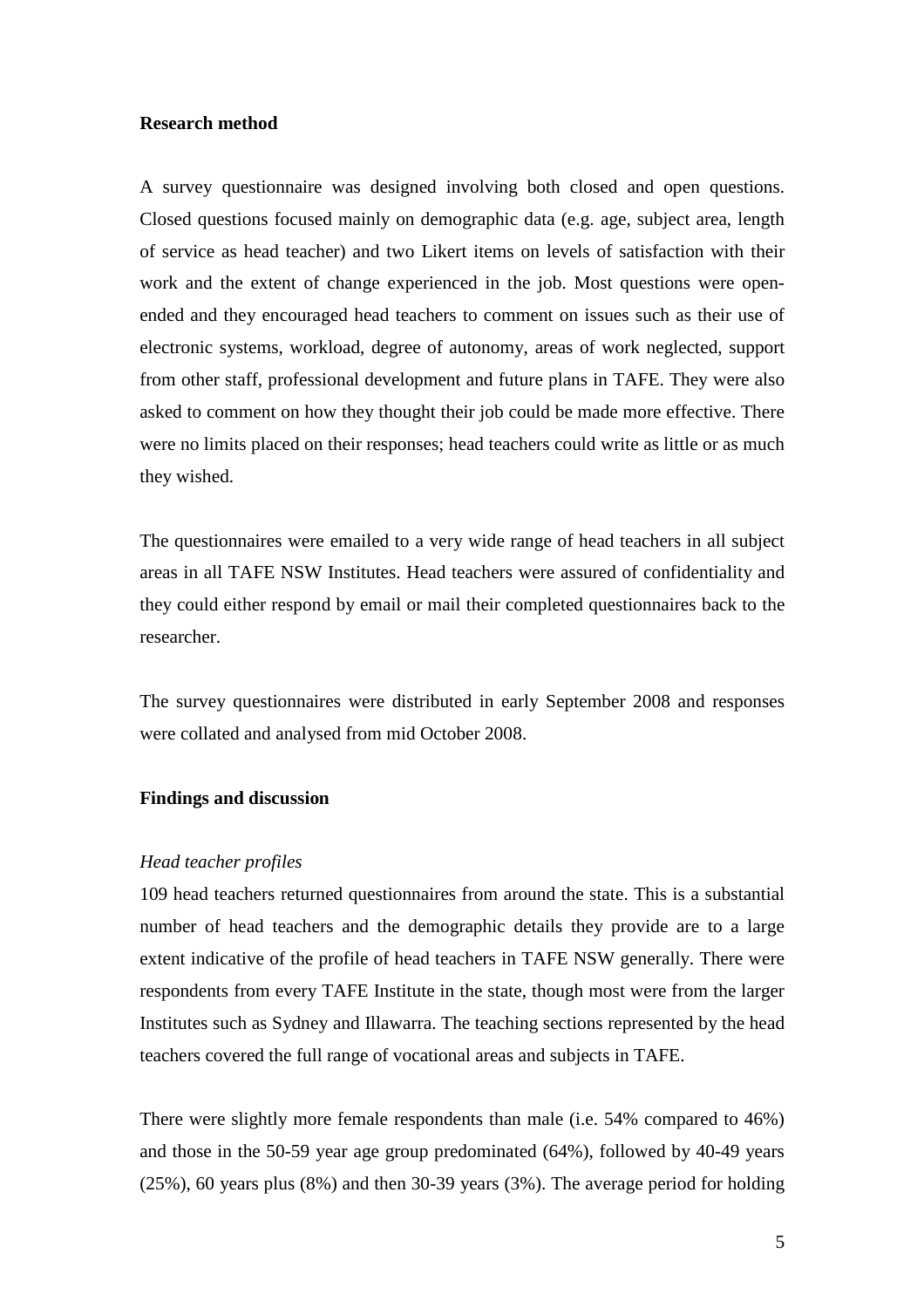their head teacher position was eight years (one had been 25 years in the position). In total, they supervised close to 2000 full and part time teachers and hence this cohort of respondents can be considered to represent a significant head teacher 'voice' in TAFE NSW.

## *The extent and nature of change*

Over 90% of head teachers considered there had been 'considerable change' in their jobs in recent years. In particular, some respondents indicated they are now "to be all things to all". One head teacher described their role as "chief cook and bottle washer", suggesting they were involved not only in higher level decision-making, but also much routine work. In relation to the latter, multiple aspects were mentioned. One head teacher described their work as follows:

We now spend significantly more time in relation to student admin/enrolment, apprenticeship management with training plans, HR issues like recruitment, discipline, complaints, staff assistance, staff development related to new teacher induction and training and a learning plan for their development, CLAMS, commercial course development, curriculum development, course design, negotiating individual training plans, financial management budgeting, RPL targets, ASH targets, volume of emails, course brochure development, learning resource development, AQTF audits, ITSE audits, ISO audits, internal audits, ICChecklists …

Head teachers commented at length on, "just the sheer amount of administration – often tedious, unrewarding and boring administration", and it was further suggested the head teacher was the "best paid clerk in the section". One head teacher considered that many of their administrative tasks "could be undertaken by a trained junior clerk or clerical support person" because they were repetitive and systems-based.

Many head teachers wrote about the amount of time they now spend on the computer. One head teacher stated, "I spend an ENORMOUS part of my time now in front of the screen, providing reports, rather than working with staff and students". Others claimed to spend 4 to 8 hours a day, "programming classes for students, programming classes for teachers, booking rooms, auditing processes, chasing workplace evidence,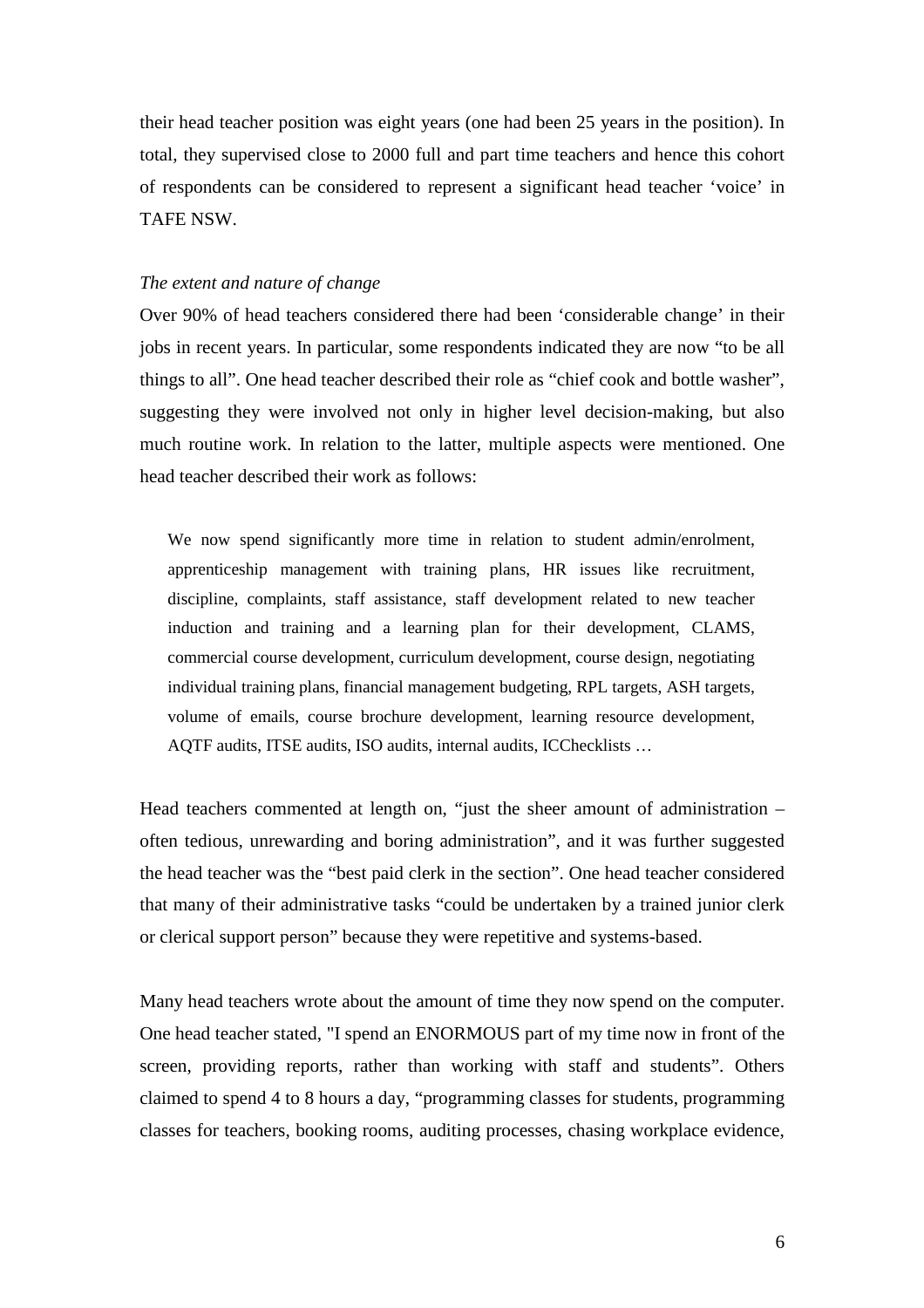answering emails, developing full training plans for new apprentices, ordering resources …"

### *Satisfaction and dissatisfaction with the job*

Nearly 60% of respondents said they were either dissatisfied or very dissatisfied with their head teacher work. This question however was problematic for some head teachers because there were aspects of the job they liked (loved even), but other aspects which caused them problems. For example, one head teacher commented, "I like my job but it is very frustrating not to be on top of all that has to be achieved each week. It is very hard to be pro-active when you are still trying to catch up with last month's work". Similarly, another commented, "I love my job but am frustrated constantly by unrealistic expectations".

## *Audit compliance*

As suggested in some earlier comments, audit requirements were seen to have increased considerably. One head teacher commented, "more and more we operate for auditors not students". Most head teachers had direct experience of having faced a formal audit of various aspects of their work. One commented, "After three audits in about 18 months … I told my auditor that he was a major problem in me getting my work done". Another stated, "I've had two audits this year, one an ISO audit. It was conducted in the last teaching week which added enormous stress to an already stressful time. The other was an NCVER".

Part of the problem for head teachers was the feeling of powerlessness. As one head teacher commented, "There is no way we can question what we are being audited on". Another said, "The 'rules' for auditing keep changing, and we rarely get clear policy advice. It's a reactive approach that puts the onus on the head teacher rather than a management supportive model". But it wasn't just the lack of control over the auditing processes that concerned some head teachers, rather, the 'fear' of audits which resulted in increased stress and "extreme paper chasing". As another head teacher commented, "Audits seem to drive what is expected of me … I dread the day when I face a 'big' audit because no matter how hard I work, I know I am not meeting all the audit requirements".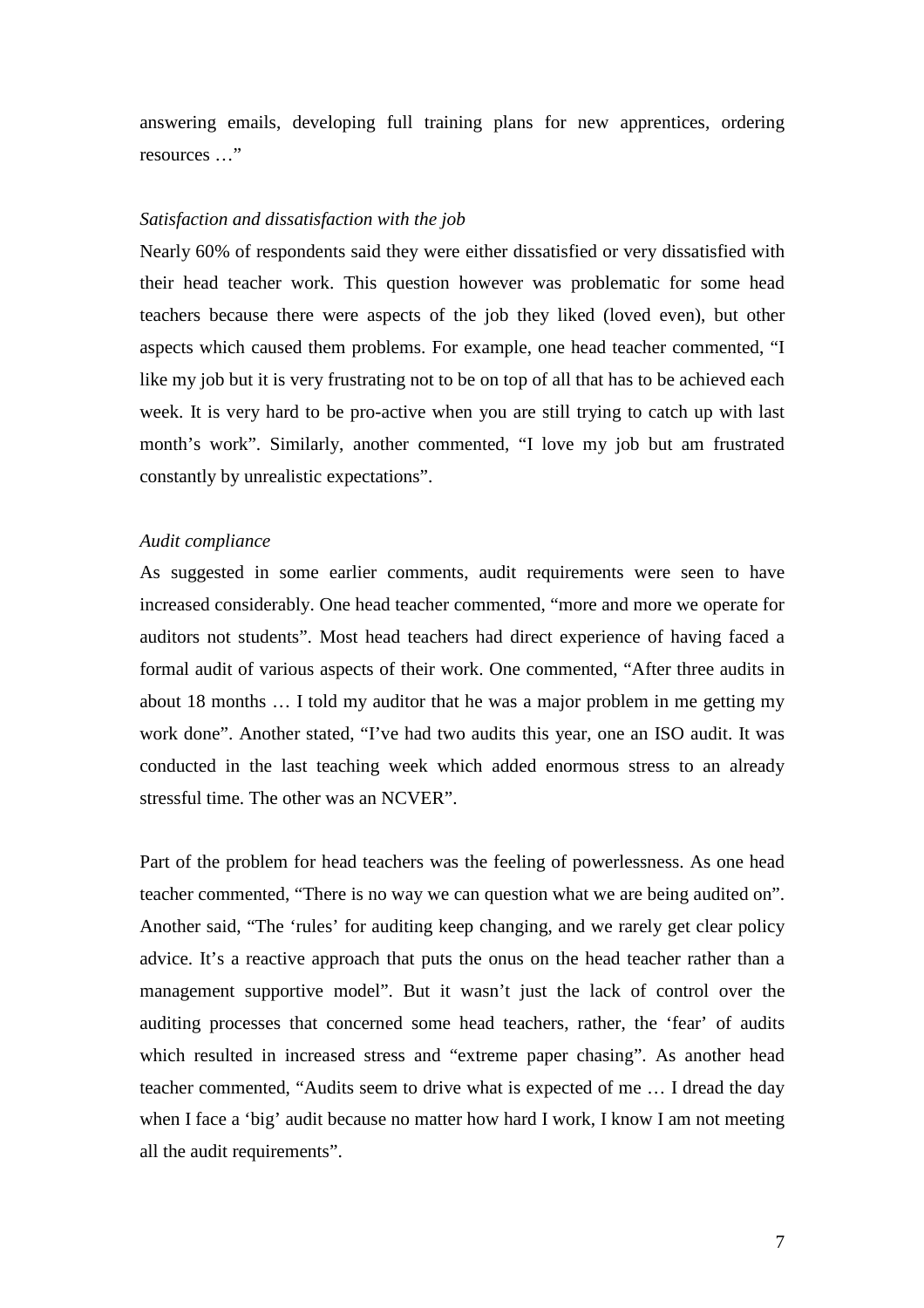## *Staffing issues*

Responsibility for their staff is a traditional head teacher role but there have been many changes recently that have added either to their staffing responsibility or their workload. For example, head teachers now play a formal role in undertaking performance reviews of their full time staff, and part time staff without the Certificate IV in Training and Assessment need to be formally supervised. Many head teachers commented on the frustrations and the time spent on Institute-wide recruitment. One stated: "Cannot understand why we need to go through staffing interviews as often as we do. Recruitment is a LONG process and the eligibility list only lasts for 6 months!!! Just stupid".

#### *New student groups – "we are an unpaid arm of Centrelink"*

Traditionally, many TAFE head teachers have had responsibilities for working with trainees under various apprenticeship systems and they have liaised with employers and others as part of these systems. In more recent years, however, other specific student groups have been added often necessitating head teachers to liaise and be part of new organisational compliance procedures with government departments and other agencies. Centrelink clients for example, have increased substantially in TAFE courses in the past decade, and especially since recent federal government welfare-towork policies. Head teachers are placed in a difficult position because they want to look after the interests of their students but in relation to Centrelink, this creates a lot of extra work. One head teacher involved with a Commonwealth language and literacy program (LLNP) stated:

We are an unpaid arm of Centrelink, forced to cooperate in managing our students' documentation and problems with Centrelink/Job network provider so that they are not pulled out of class by case managers or pushed from pillar to post. This is a great user of time and energy.

Centrelink students often have additional problems and disadvantages in their lives requiring extra work from head teachers. One head teacher commented, "When they do show up they don't stay in classes because of multiple barriers which are not addressed such as transport, mental and other illness, caring duties etc".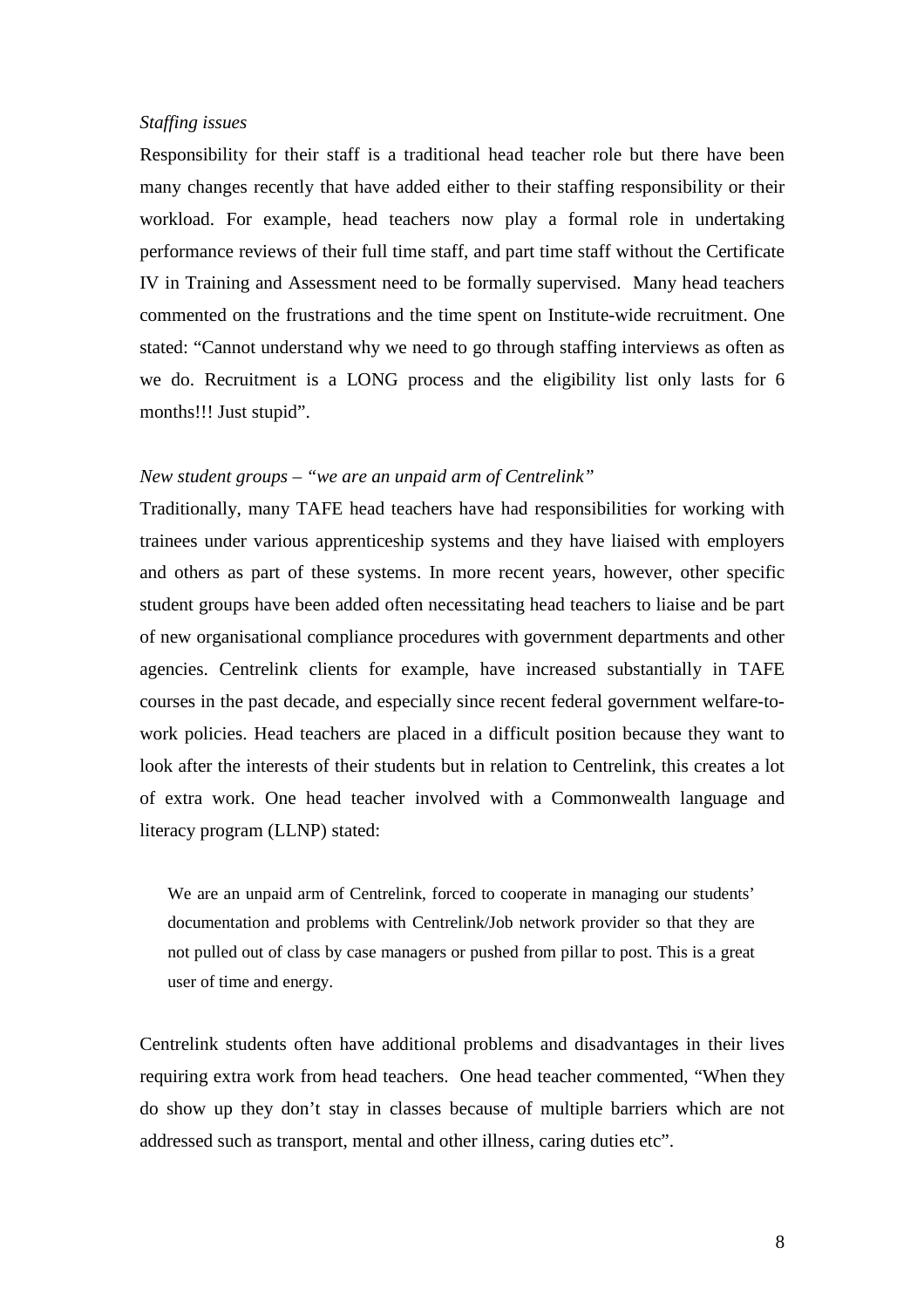#### *Commercial work*

While specific questions did not target commercial activities, several head teachers commented on the increased expectation that they will engage in more commercial activities which takes considerable time, "approximately 4 or 5 hours a week" according to one head teacher. Another head teacher commented on the "paradox" for him in trying to manage commercial work with his regular head teacher duties:

One major area that was difficult for me to reconcile was the paradox in the need for me to be creative and innovative and the need for compliance. The Institute is extremely happy to support me if I am gaining commercial dollars but does not support me with release time to ensure all administration tasks are met …

### *Electronic systems*

An almost universal grievance from the head teachers was the increased use of electronic systems which involved considerable time and caused immense frustrations. These included some systems which were state-wide such as (using their acronyms): CLAMS (electronic rolls), eECs (the teacher payment system), MEVI (online enrolments), REMS (room bookings), CIDO (curriculum documents) and SIS (student information). There were also many electronic systems in use which differed from Institute to Institute, especially budgeting tools.

Head teachers commented that these systems were dominating their working lives. One head teacher stated, "More than 80% of my time is spent on electronic systems, just to keep my head above water …" Often the electronic systems took much longer to use than the paper-based systems they replaced. For example, a head teacher commented, "it used to take me maybe 2 hours to allocate the paper-based rolls to staff at the beginning of a semester. It now takes me about two days to set up the CLAMS rolls". Many head teachers perceived that the shift to electronic systems meant they were now undertaking routine work that was previously undertaken by the administrative staff in the colleges. One head teacher commented, "I was never trained in records and data retrieval, I was trained as an educator! … If they gave data-type work to people trained in it (that is, the office folk) it may be done right".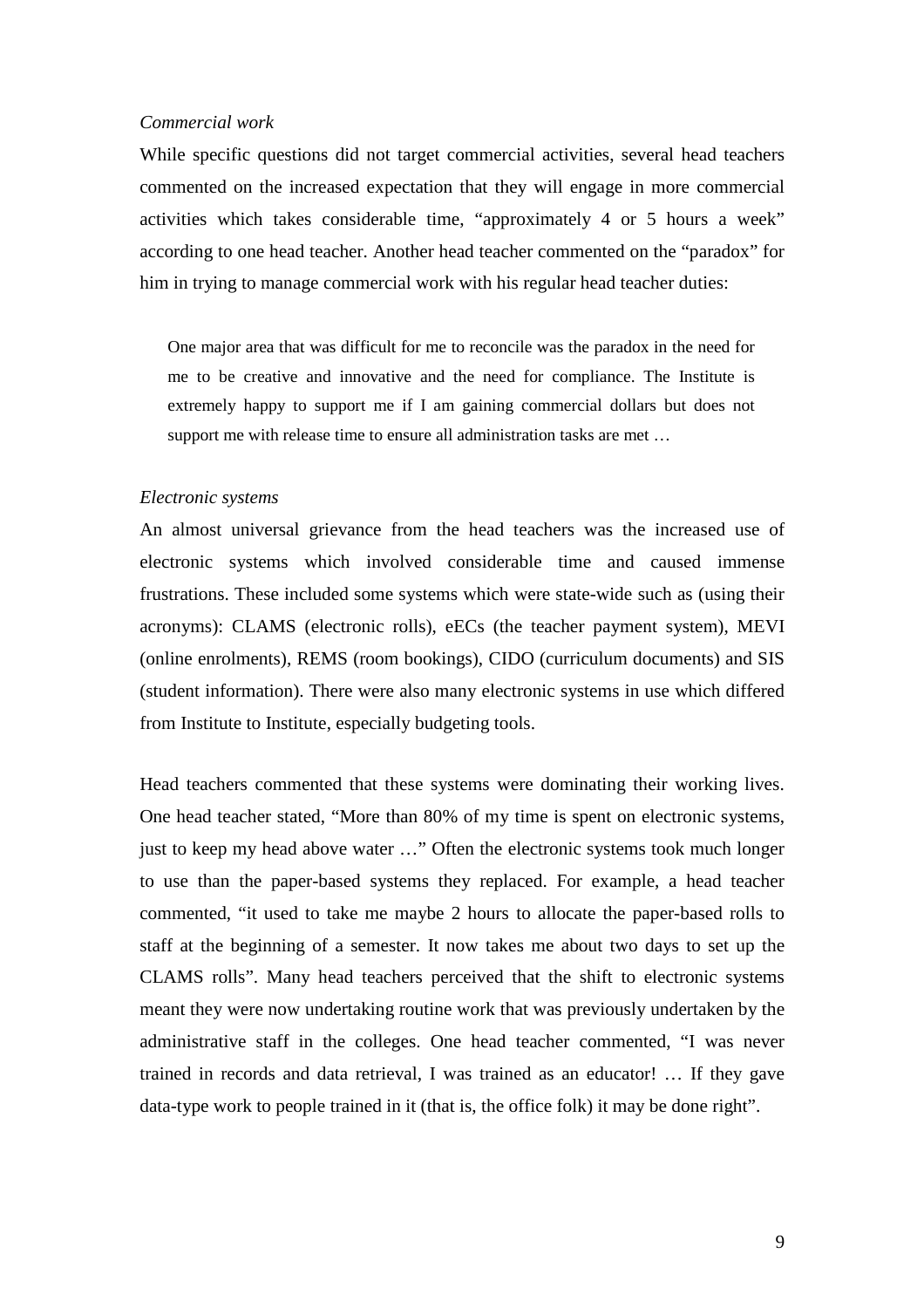Other grievances with the increased use of electronic systems included their lack of integration, their inflexibility, and the sometimes inadequate training and support in their use. According to one head teacher's perspective, "These have become mechanisms of control. We spend all our time putting data information into these programs so we can be banged around the head with the analysis".

### *Head teacher workload*

The overwhelming majority of head teachers indicated their workload had increased substantially in recent years. One typical comment was that, "My workload has increased dramatically. It is impossible to keep up to date". While it may be easy to dismiss as exaggerations some of the hours head teachers said they worked each week, so many of head teachers cited similar figures. Typically, one head teacher stated, "Even though I work a 40 hour week I still do not get it all done. Over the top unrealistic workload". Another head teacher commented, "I work about 60 hours per week minimum. I check emails every night and work on a range of things. I do the same on weekends".

There were examples of head teachers adopting various "survival" measures to try to manage their workload. One head teacher took one day per week extended leave, "so I can reduce my teaching load. I now feel I can get through the mountain of administrative work I need to do". Another head teacher suggested the necessity to "cut corners, stretch the rules, turn a blind eye and have a blind eye turned to them because everyone is just trying to keep the wheels turning".

The overall result of the increased workload appeared to be an increase in stress and work-related health problems. One head teacher said she had been diagnosed with depression last year and had been forced to "develop ways of setting more realistic limits". Some head teachers had become frustrated and cynical ("Systems have made me like this – cynical and only complying when I have to"). One head teacher described their workload being, "like a huge funnel with an increasing inlet. The spout is directed to the head teacher".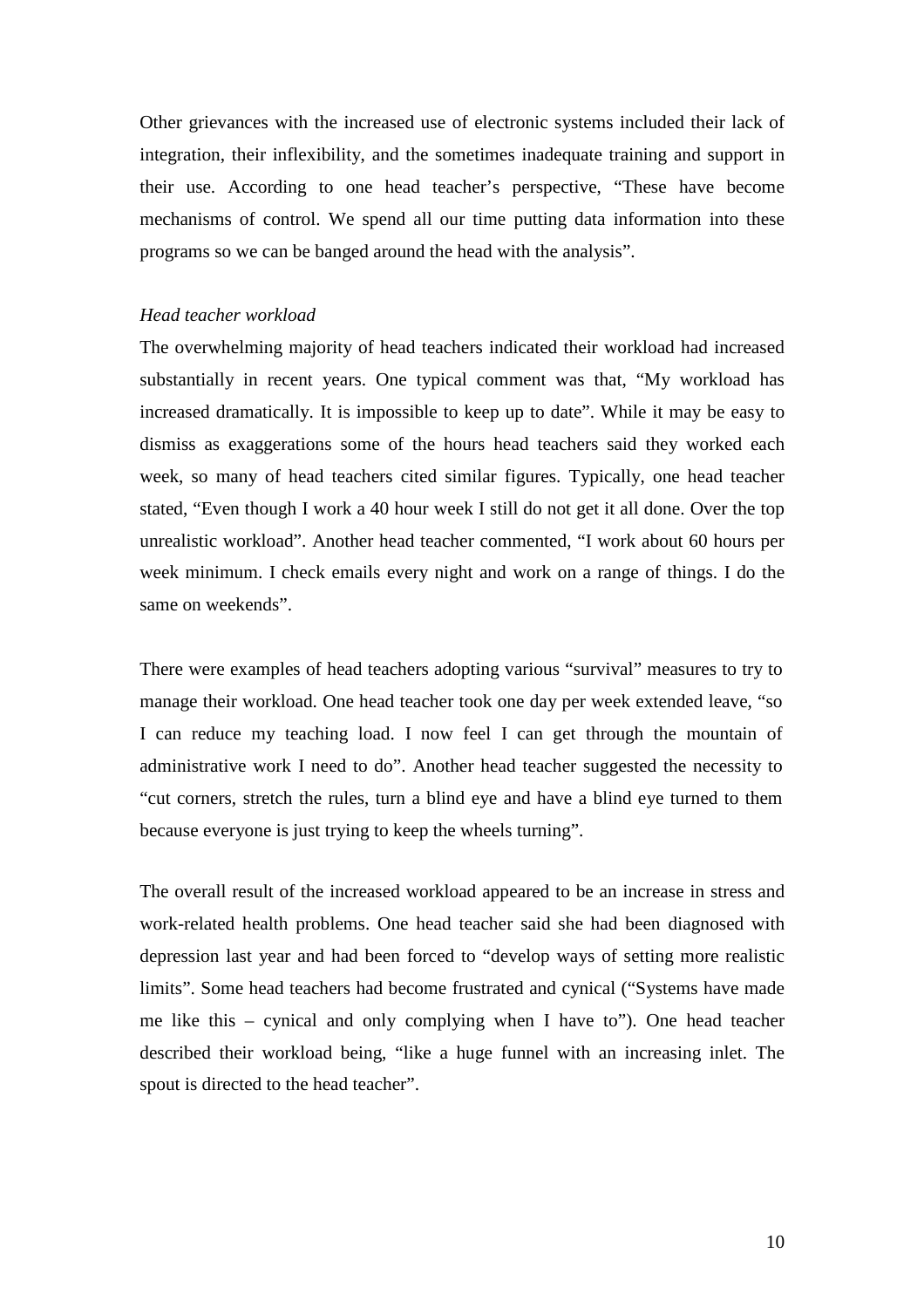#### *Head teacher autonomy*

Head teachers were asked about the degree of autonomy they felt they had in their work. Autonomy refers to the independence head teachers feel they have over the work they do. On this issue head teachers were fairly evenly divided with many feeling they had a fair degree of autonomy and many feeling they did not. There were some who felt that their autonomy was "the saving grace" of their role. Certainly head teachers were seen to have some autonomy at a local level, "in terms of the structure of my working day and decisions regarding which courses to offer and which staff to employ". But as another head teacher indicated, "… it is a false autonomy – you think that you have some control over your section but in the big scheme you don't".

To a large extent autonomy depended on the relationship the head teacher had with their line managers and this varied. In some cases the relationship was strained. One head teacher commented, "The reality is we are so heavily regulated and monitored there is little real autonomy". Another stated, "… Basically, we are managed to death".

#### *Important areas of head teacher work that are now neglected*

In light of the many recent changes to the work of head teachers, it was relevant to ask if there were important areas of head teacher work that were now neglected. In their responses, one word featured prominently: *teaching*. Time and time again head teachers expressed the view that their administrative role and their many hours in front of a computer were undertaken at the expense of their personal teaching role and aspects of their educational leadership. One head teacher commented, "I feel I am letting down the students in my classes through lack of preparation. If any teacher working in the section did that (lack of preparation) I would have to have a talk to them to rectify the problem, but every head teacher this it is the norm".

The teaching issues, however, extend beyond individual head teachers lamenting over their lack of time to prepare properly for their classes. Head teachers stated they no longer have the time to work with their staff as educational leaders. For example, one head teacher commented, "Another big factor here is that every time I start a new part time teacher I do not have the time to mentor/monitor them as they get settled in the section". There was also little time for head teachers to interact with their own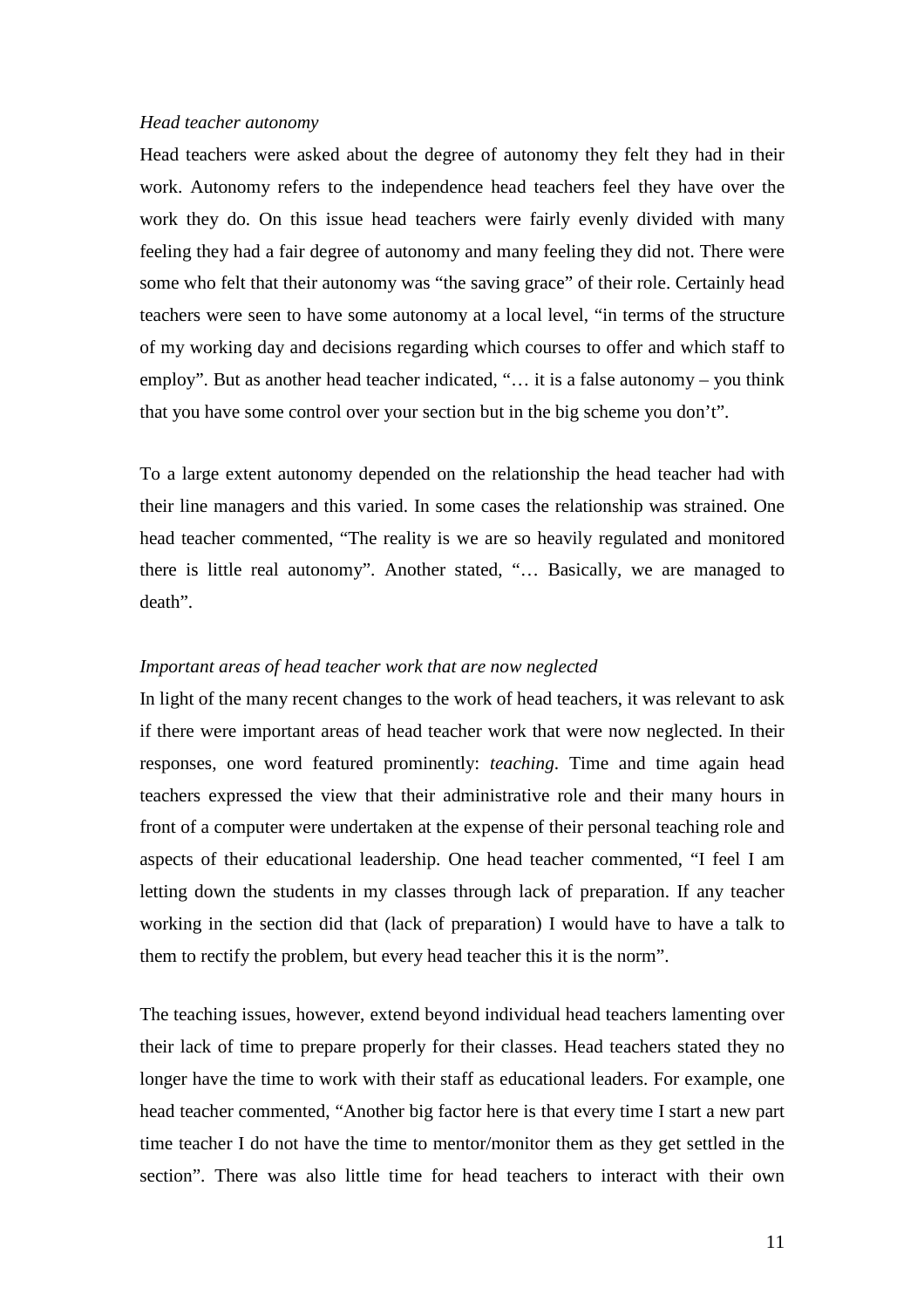teachers in a meaningful and productive way. One head teacher said what was now neglected was, "Meeting with staff … really sitting down and having the time to think things through and come up with a consolidated approach". The loss of this vitally important relationship work (i.e. 'social capital') was not confined to relations with teachers in their own section. Head teachers mentioned not having enough time to liaise with their colleagues and "networking with agencies" in the local community and in industry. The overall result was the loss of creativity and ideas that can be generated.

## *Support by other TAFE staff*

Head teachers were asked if they felt supported by other staff. By and large most thought they were well supported by their own teaching staff and by administrative staff, especially as the latter had often suffered quite severe cuts to staff numbers. Support from line management varied. From an interpersonal level there were many head teachers happy with the support provided, but there were also many who were quite unhappy. Generally, a distinction was made between those line managers on campus with whom head teachers worked with closely and often harmoniously, and those who managed at a distance (for example, Institute level managers referred to in some Institutes as Business Line Managers [BLM]). For the latter group there was often some harsh criticism. One head teacher commented simply, "MTL (local Manager Teaching & Learning) good, BLM – Oh dear". Similarly, another head teacher commented, "Local MTLs, yes, Business line, no. Business line has interest only in the budget bottom line, nothing else. An absolute pre-occupation with ASH". Some comments on support from management were quite scathing. One head teacher stated, "The Faculty Executive are demanding, removed, and focused only on their careers. Bullying and intimidation are on the increase".

#### *Professional development programs*

Responses to professional development (PD) varied a great deal also. Not surprisingly over the years head teachers had attended PD courses on a wide range of activities. While many courses on technical aspects of using electronic systems were considered useful, one area universally acknowledged as falling short was induction courses for head teachers. Most head teachers experienced no induction to the job and simply learnt 'on-the-job'. Others benefited most from mentoring from other head teachers,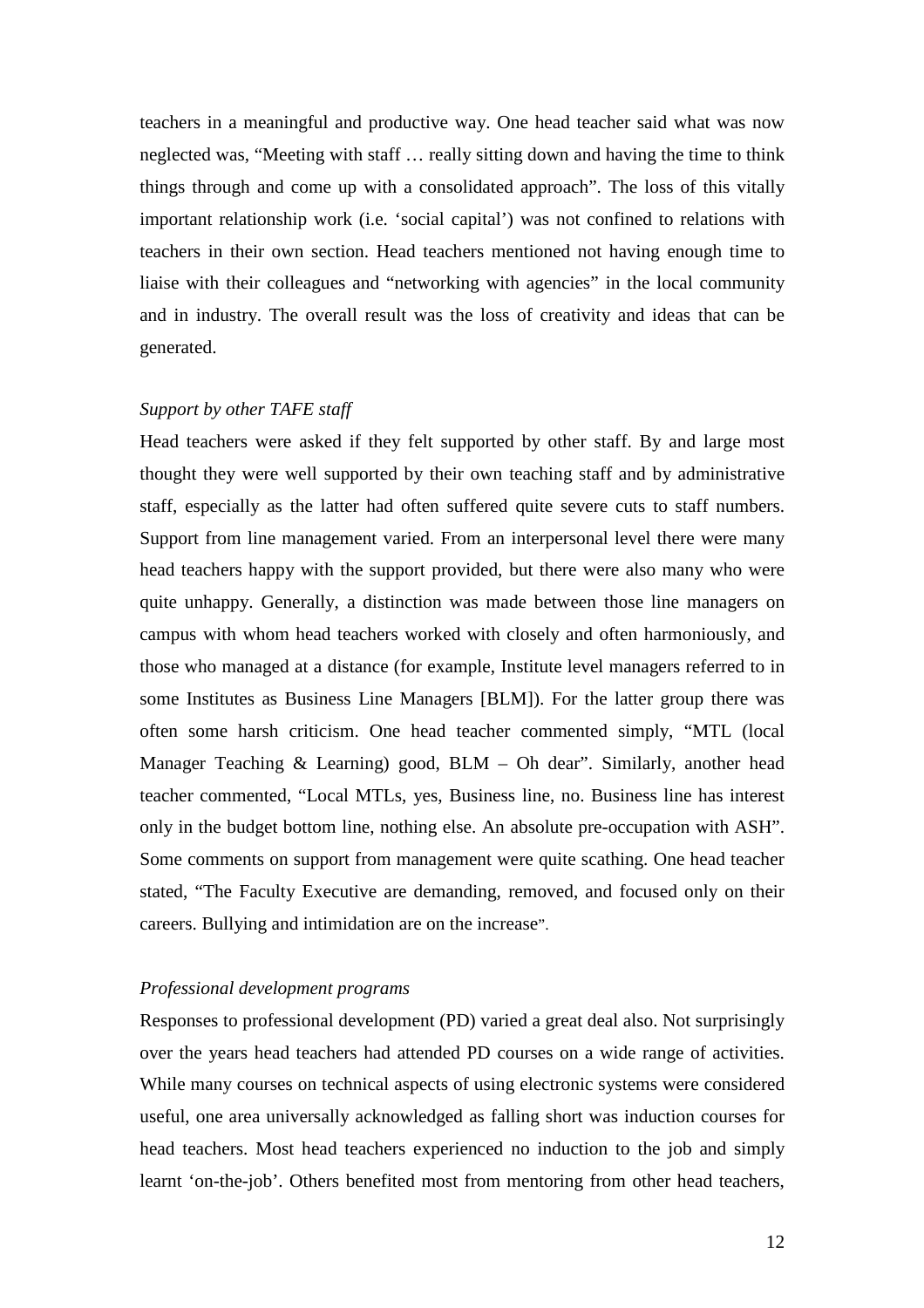which was usually informal, though not always. One head teacher explained the mentoring she received: "It was set up between another long standing Business Services head teacher on campus who mentored me 'officially' for 1 hour per week". Professional development also varied between Institutes. One head teacher commented, "I had NO professional development as head teacher in 3 years at the now defunct Southern Sydney Institute. In my first year or more in SWSI I had about 10 or more head teacher staff developments". Head teacher forums in several Institutes were mentioned by respondents as being a useful way of expressing and addressing head teacher professional development needs. Lack of time to attend PD due to workload pressures were cited by many head teachers.

#### *How can the head teacher job be made more effective?*

Head teachers were asked if they could suggest ways in which the head teacher job could be made more effective. With this question there was considerable consensus with many (approximately eight in every ten) stating the need for what they termed either clerical or administrative support. Even allowing for the current situation where some sections received clerical support and others did not, nevertheless, all wanted more. One head teacher described the value of their existing clerical support, stating, "If I didn't have a fantastic clerical officer I would be 6 feet under by now". Several head teachers said they needed a "dedicated support person" or "direct" and "reliable" clerical support by which they meant that they wanted their own clerical support and not someone shared by many other sections. As one head teacher expressed it, clerical support could do much of the routine administration, "Basically, anything that will let the head teacher and teachers do the job of managing the section and teaching in a professional manner".

Some head teachers suggested reducing the teaching component of their work to enable the administrative and compliance aspects to be undertaken. However, very few head teachers wanted their teaching removed altogether; they saw their teaching to be integral to the professional connection they had with their staff and students.

There were some bitter comments over the 'banding' system, the annual review of head teachers based on section hours, and the number of teachers, courses and locations supervised which determines whether head teachers remain classified either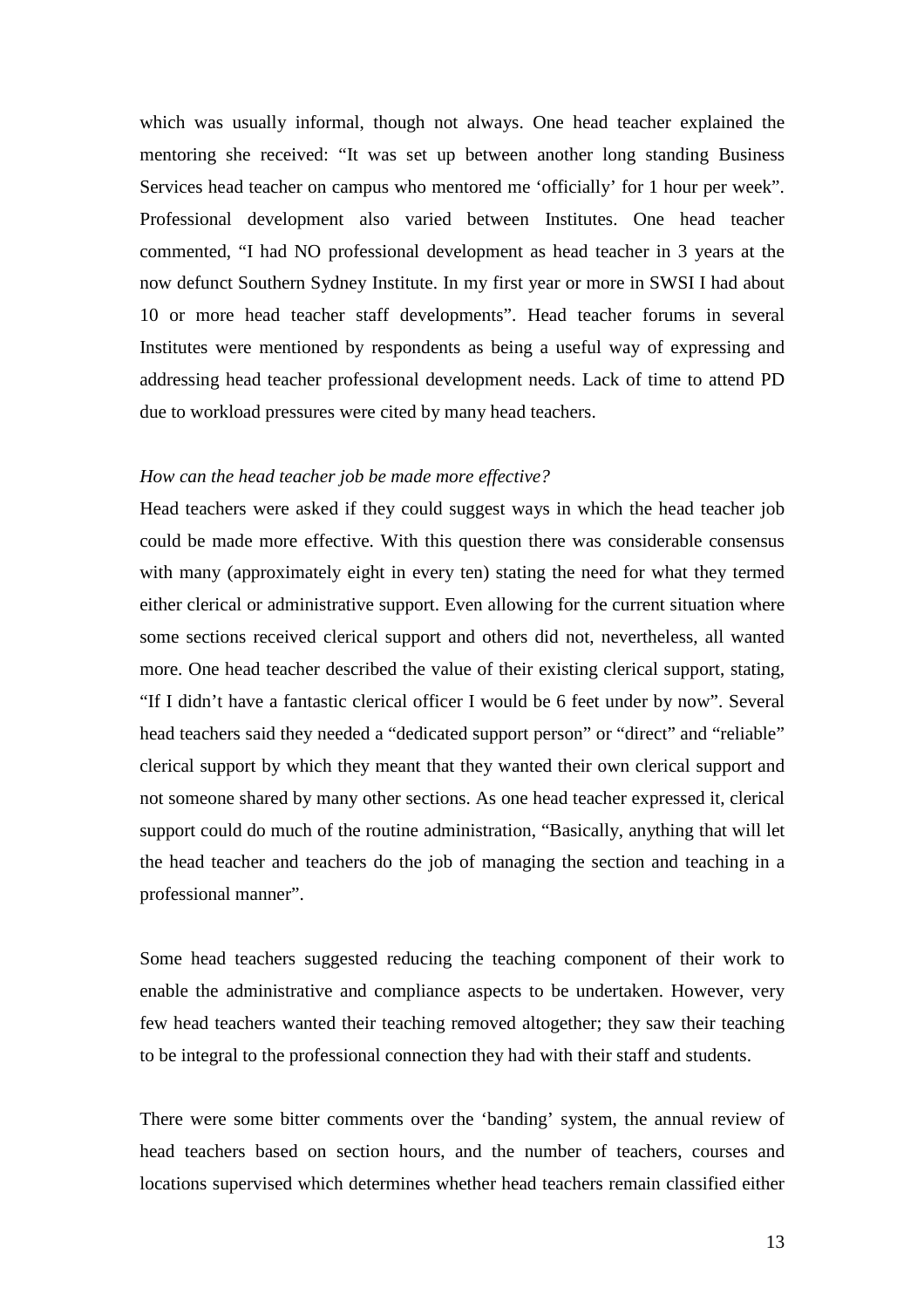a Band 1 or a Band 2. There was the observation that through being allocated a reduced budget in the first place some head teachers were destined to be downgraded. As one head teacher commented:

Head teachers should not be in a position where they can lose their head teacher banding based on things out of their control i.e. the budget they are allocated. Why are head teachers reviewed annually and at risk of losing their job? Which other permanent positions in TAFE provide for a demotion based on criteria out of the control of the person in question?

### *Where to next for head teachers?*

Head teachers were asked about their future career plans. Bearing in mind the ages of the head teachers (64% in the 50-59 year category), many teachers said they planned staying in their current position, mainly because they enjoyed their subject area and the people they worked with. One said, "The position is not just a job to me, it is 'MY CAREER' and I LOVE my area of work, but mostly the students …" Many other head teachers, however, said they were staying on reluctantly and primarily because they had few other options prior to retirement. Typically, one head teacher said, "I am planning on retirement at the end of 2009. If this wasn't the case then I would seriously need to reconsider the future of my role as head teacher. If I had the resources to do so then I would retire today". Others planned to retire early, using up extended leave and leave without pay. A few head teachers were looking for advancement to the ranks of middle management, while others couldn't wait to get out. One stated, "I'll get out as soon as I can, hopefully to private enterprise or another government department. I feel this job has deskilled me".

### **Conclusions**

The results of this survey on the views of head teachers are disconcerting. Head teachers are the frontline staff responsible for teaching in TAFE. They are the key TAFE staff members who are expected to assume new professional identities, to become more entrepreneurial and creative in working differently with industry and communities as expressed in recent VET research (e.g. Mitchell 2007, 2008) and TAFE NSW executive documents (TAFE NSW 2007, 2008). Their role is pivotal to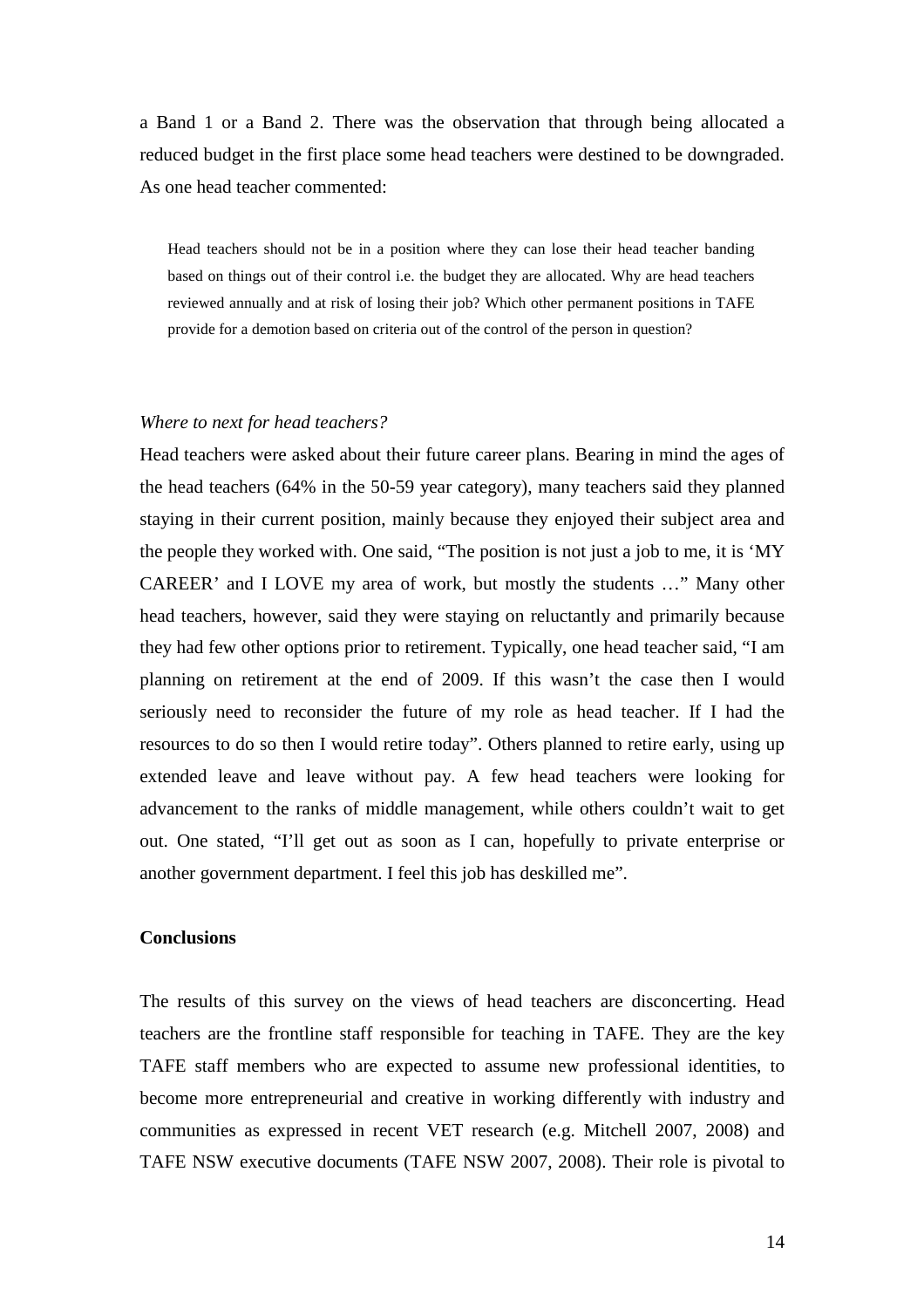the success of TAFE NSW. One respondent described head teachers as "the glue between our customers and the TAFE organisation". But what makes this study disconcerting is the obvious discontent and poor morale that many head teachers experience. Of course, this does not apply to all head teachers, but the overall picture resulting from this survey is one of strong discontent at various aspects of their role.

Chief amongst their grievances is the administrative overload and audit compliance demands. Much of the role of the head teacher is taken with routine, systems-based computer work undertaken partly out of the fear of being audited. To some extent head teachers consider this work de-skills them, and at the very least, takes an enormous amount of time and prevents them from focusing on aspects of educational leadership that are integral to the role. Currently, educational leadership, at least in relation to working with other teachers and providing mentoring arrangements and professional guidance, is limited due to the administrative overload. These factors were identified in research by Rice (2005) several years ago and they have been exacerbated since then. Not only do head teachers feel an administrative burden and the frustration of not being able to do the professional work they feel they should be doing, this survey has indicated they are concerned at: taking on new roles that could be undertaken by others in TAFE (e.g. staffing issues), working with problematic student groups (e.g. Centrelink), being pressured to take on additional commercial work, working with unwieldy electronic systems that are introduced often without sufficient training and are largely not integrated, and experiencing lack of support from other staff in TAFE and especially some line managers. They are also unhappy at a banding system that can see them demoted (via budget cuts) irrespective of their personal efforts in their own sections.

There has been relatively little research to date on the role of head teachers in TAFE NSW and this study has begun the process by identifying a number of key areas of concern for head teachers which require further exploration. This could include quantitative research to substantiate numerically some of the main trends indicated in this study, and more in-depth, qualitative research to probe beyond the more limited survey responses afforded by this study.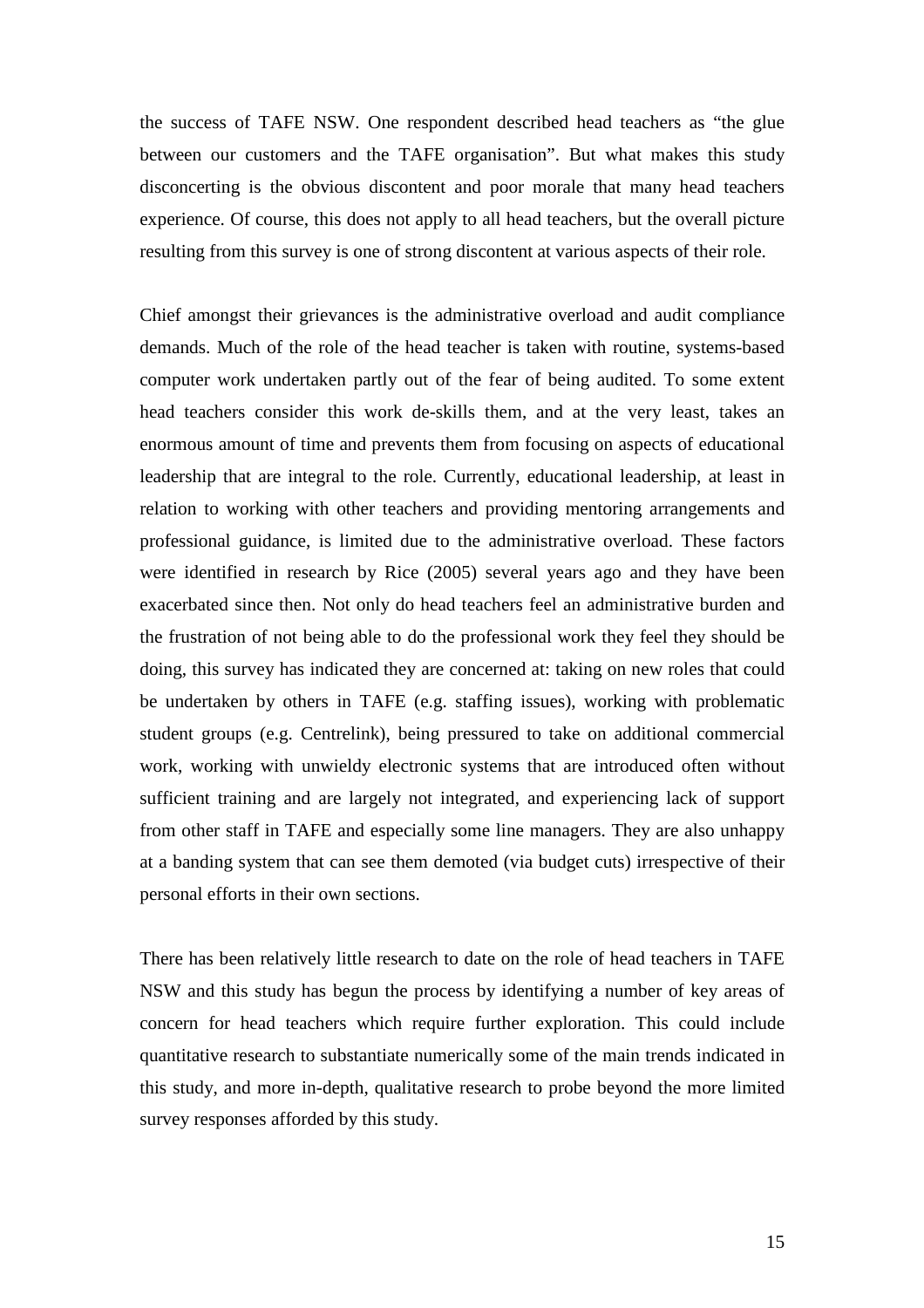This study has indicated the realities of the head teacher role as seen by the head teachers themselves and they represent a major tension when considered alongside the rhetoric of change expressed in both the research literature and corporate VET vision statements. Current departmental reviews of the role of head teachers need to take into account and address these factors in working towards a more professionally rewarding and effective head teacher role that meets the expectations of 'new VET practitioners'.

### **Acknowledgements**

My thanks to the TAFE Teachers Association of the NSW Teachers Federation for funding the head teacher survey on which this paper is based.

## **References**

- Adams, D & Gamage, D 2008, A study of leadership effectiveness in a large VET institution in Australia, *International Journal of Educational Management*, vol.22, no.3, pp.214-228.
- Black, S 2005, *TAFE head teachers: Discourse brokers at the management/teaching interface*, paper presented at the 2005 AVETRA conference, Brisbane. Viewed 10 December 2008 at: www.avetra.org.au/publications/documents/PA072**Black**.pdf
- Black, S 2009, *Head teacher voices: Insights into the changing role of head teachers in TAFE NSW,* TAFE Teachers Association, Sydney.
- Callan, V, Mitchell, J, Clayton, B & Smith, L 2008, *Sustaining and building management and leadership capability in training providers,* NCVER, Adelaide. Viewed 10 December 2008 at:

www.**ncver**.edu.au/research/proj/nr4025\_overviews/Clayton\_overviewRA7\_**Sustaining**& bldg.pdf

- Chappell, C & Johnston, R 2003, *Changing work: Changing roles for vocational education and training teachers and trainers,* NCVER, Adelaide. Viewed 10 December 2008 at: www.**ncver**.edu.au/teaching/publications/936.html
- Harris, R, Simon, M & Clayton, B 2005, *Shifting mindsets: The changing work roles of vocational education and training practitioners,* NCVER, Adelaide. Viewed 10 December 2008 at: www.**ncver**.edu.au/research/proj/nr0005.pdf
- Kell, P 2006, *TAFE futures: An inquiry into the future of technical and further education in Australia*, Australian Education Union. Viewed 10 December 2008 at: www.aeufederal.org.au/Publications/TFreport.pdf
- Mitchell, J 2007, *Teacher and institute enthusiasm for quality teaching and learning*, paper presented at the AVETRA conference, Melbourne. Viewed 10 December 2008 at: www.avetra.org.au/publications/25-**Mitchell**.pdf
- Mitchell, J 2008, *Capabilities of the emerging 'advanced VET practitioner'*, paper presented at the AVETRA conference, Adelaide. Viewed 10 December 2008 at: www.a**vet**ra.org.au/A**VET**RA%20WORK%2011.04.08/CS5.1%20- %20John%20**Mitchell**.pdf
- Mulcahy, D 2003, *Leadership and management in vocational education: Staying focussed on strategy,* vol.1. NCVER, Adelaide. Viewed 10 December 2008 at: www.ncver.edu.au/vetsystem/publications/1341.html